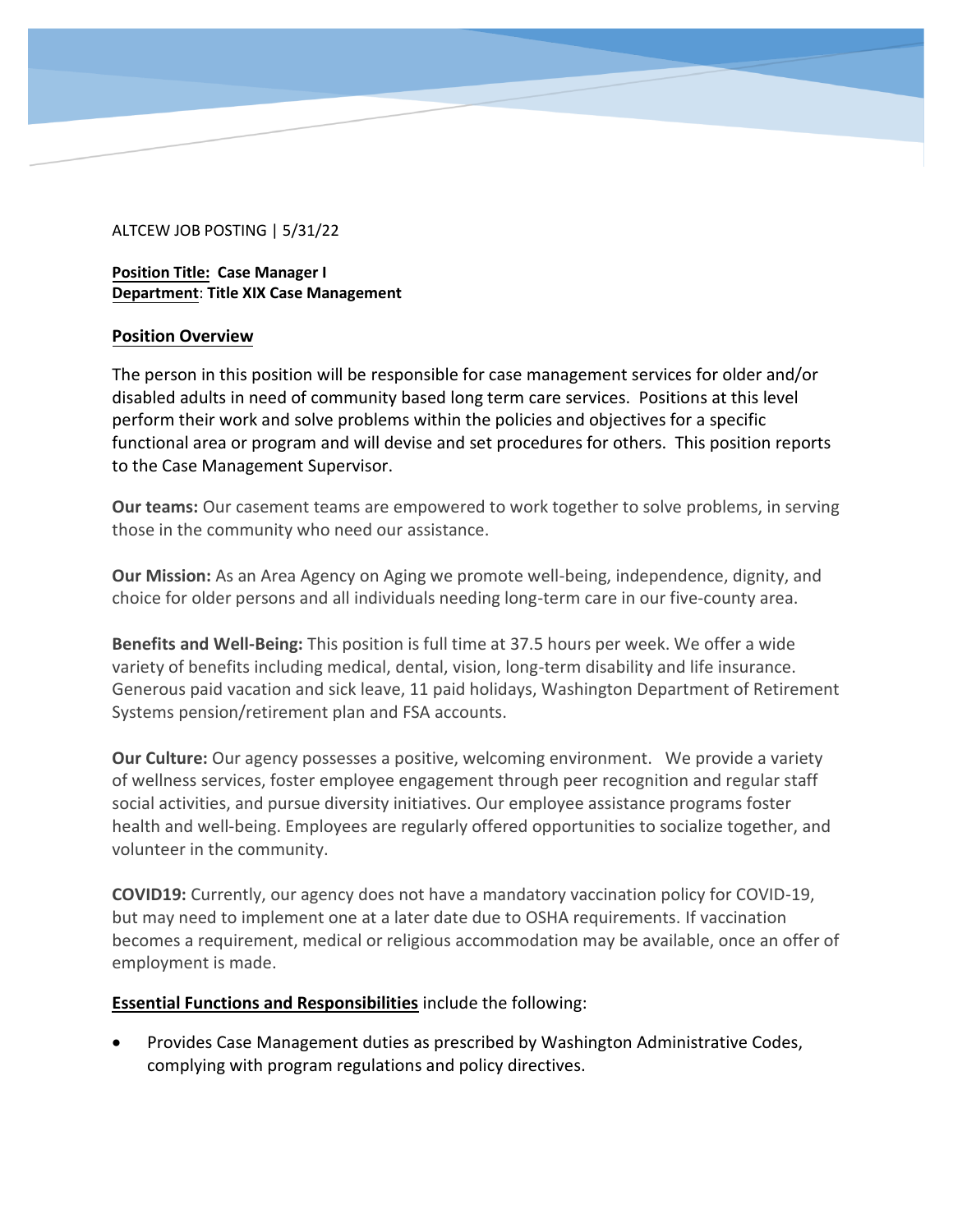- Provide client maintenance and reassessment services for clients, conduct comprehensive assessment, and use the electronic version of the assessment in the client's home.
- Develop and implement care service plans, coordinating with DSHS staff, ALTCEW consulting nurse and service providers; maintain and coordinate revisions to the plans. Maintain good working relationships.
- Provide oversight of the care being provided to the client and ensure Individual Providers being authorized payment for personal care services, are qualified according to Washington Administrative Codes.
- Provide termination planning and fair hearing advisement.
- Participate in fair hearing process, as needed.
- Provide supportive functions such as client advocacy, assistance, networking and family support, becoming thoroughly acquainted with community resources available for individuals needing long term care.
- Maintain client service records, including electronic records, in a complete and timely manner.

## **Environmental Factors**

Ability to drive to home visits as needed using personal vehicle. Driving demands average 150 to 300 miles per month depending on client needs. (When Stay-at-Home Order is removed)

Ability to work on computers and the telephone for long stretches of the day, frequent typing for up to 5 hours per day. Have speech, visual, and hearing skills sufficient to interact with staff and the public. Must have finger dexterity to operate computers. Occasional periods of writing. Infrequent bending, stretching and lifting. Must have the ability to lift 15 pounds on a regular basis (computer case with laptop and files on home visits).

## **Skills, Knowledge, and Abilities**

Knowledge of aging and long term care services including the Area Agency on Aging service network. Ability to learn and apply federal and state policy directives and program regulations. Ability to apply observation and analytical techniques in evaluating situations and formulating conclusions. Knowledge of federal, state and local codes and regulations pertaining to community based in-home personal care case management. Proficient with Word and Excel. Ability to perform data entries with speed and accuracy and to quickly learn software platforms that change to support delivery systems. Ability to be supervised.

## **Minimum Qualifications**

A Masters degree in behavior or health science and one year paid on-the-job social service experience; or bachelor's degree in behavioral or health sciences and two years of paid on-thejob social services experience; or bachelor's degree and four years of paid on-the-job social service experience.

This position also requires a criminal background check that qualifies the individual to work with vulnerable adults (WAC 388-133). Must have and maintain a valid driver's license.